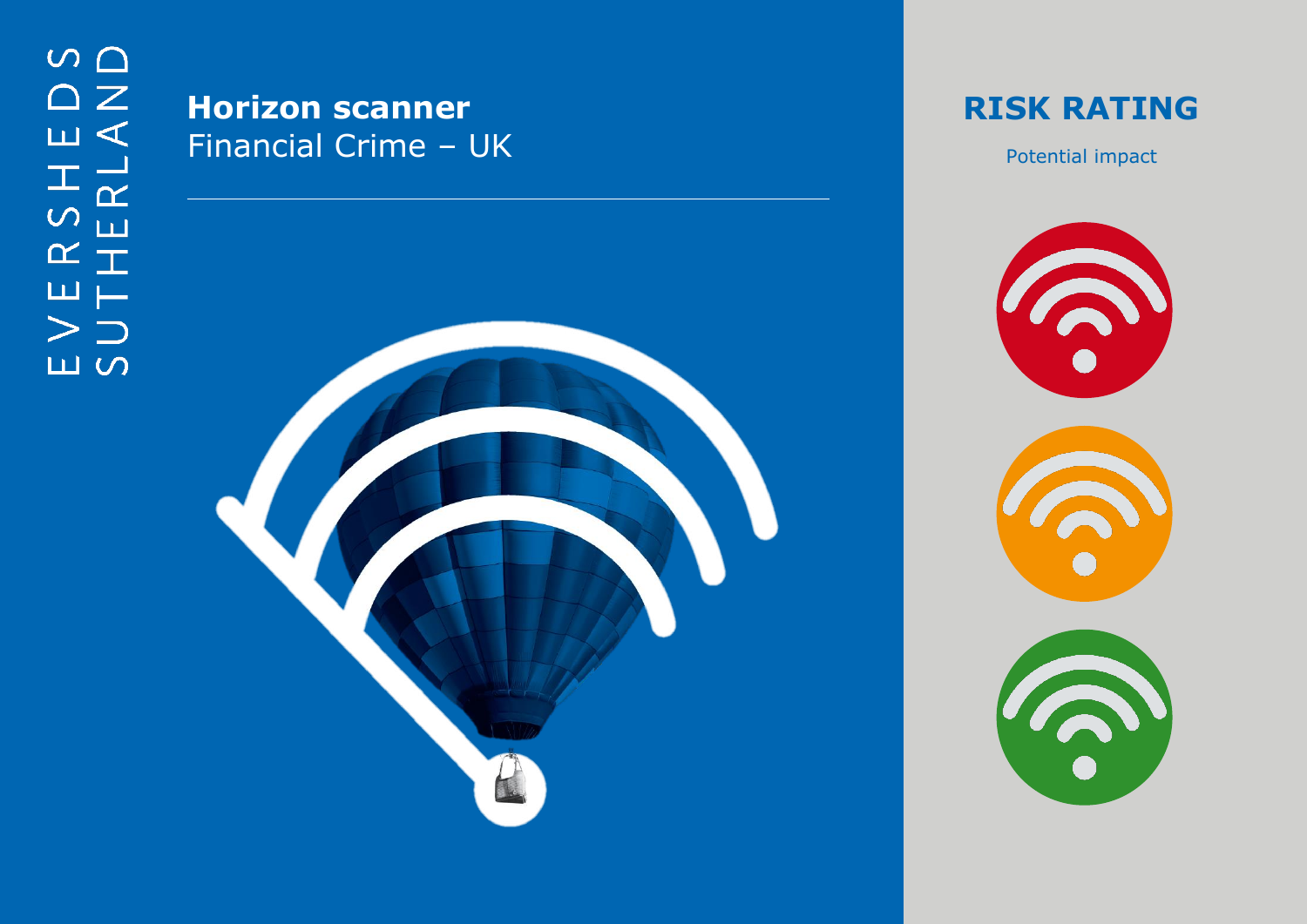| Legal issue/risk                                                                                                                                                                                                                                                                                                                                                                                                                                                                                                                                                                                                                                                                                                                                                                                                                                                                                                                                                                                                                                                                                                                                                                                                                                                                                                                                                                                                                                                                                                                                                                                                                                                                                                                                                                                                                                                                         | <b>When?</b>      | <b>What's next</b>                                                                                                                                                     | <b>Supporting</b><br>information             |  |
|------------------------------------------------------------------------------------------------------------------------------------------------------------------------------------------------------------------------------------------------------------------------------------------------------------------------------------------------------------------------------------------------------------------------------------------------------------------------------------------------------------------------------------------------------------------------------------------------------------------------------------------------------------------------------------------------------------------------------------------------------------------------------------------------------------------------------------------------------------------------------------------------------------------------------------------------------------------------------------------------------------------------------------------------------------------------------------------------------------------------------------------------------------------------------------------------------------------------------------------------------------------------------------------------------------------------------------------------------------------------------------------------------------------------------------------------------------------------------------------------------------------------------------------------------------------------------------------------------------------------------------------------------------------------------------------------------------------------------------------------------------------------------------------------------------------------------------------------------------------------------------------|-------------------|------------------------------------------------------------------------------------------------------------------------------------------------------------------------|----------------------------------------------|--|
| EU policy on high-risk third countries<br>Under the Fourth Anti-Money Laundering Directive<br>(4MLD), the EU is required to establish a list of high-<br>risk third countries with strategic deficiencies in their<br>AML/CTF regimes.<br>On 7 May 2020, the European Commission adopted a<br>new delegated regulation in relation to third countries<br>which have strategic deficiencies in their AML/CFT<br>regimes that pose significant threats to the financial<br>system of the Union ('high-risk third countries'). The<br>fact that a country is included on the EU's high-risk list<br>does not trigger economic or diplomatic sanctions, but<br>will operate instead to require additional KYC measures<br>to be taken by regulated businesses subject to MLR<br>2017.<br>The new list is not yet in force, citing in the delegated<br>regulation 'the very exceptional and unpredictable<br>situation arising from the COVID-19 pandemic which has<br>an impact at global scale and is very likely to lead to<br>disruptions in the proper functioning of economic<br>operators and competent authorities alike' the<br>Commission has given some additional time to allow for<br>effective implementation and, as such, the new list does<br>not formally apply until 1 October 2020<br>All businesses caught by MLR 2017 will have to apply<br>enhanced due diligence measures on customers and<br>transactions involving the countries on the new list.<br>Regulated businesses can continue working from the<br>previous version of the high risk list in the short term,<br>but will need to begin to update policies and procedures<br>to reflect the new list. Brexit uncertainty continues to<br>makes it difficult to predict with complete certainty the<br>stance the UK will take towards the list, although we do<br>expect adoption of the list in due course. | 1 October<br>2020 | The Directive was published on 7 May<br>2020, however, the new list does not<br>formally apply until 1 October 2020.<br>We would recommend monitoring the<br>position. | EU policy on<br>high-risk third<br>countries |  |

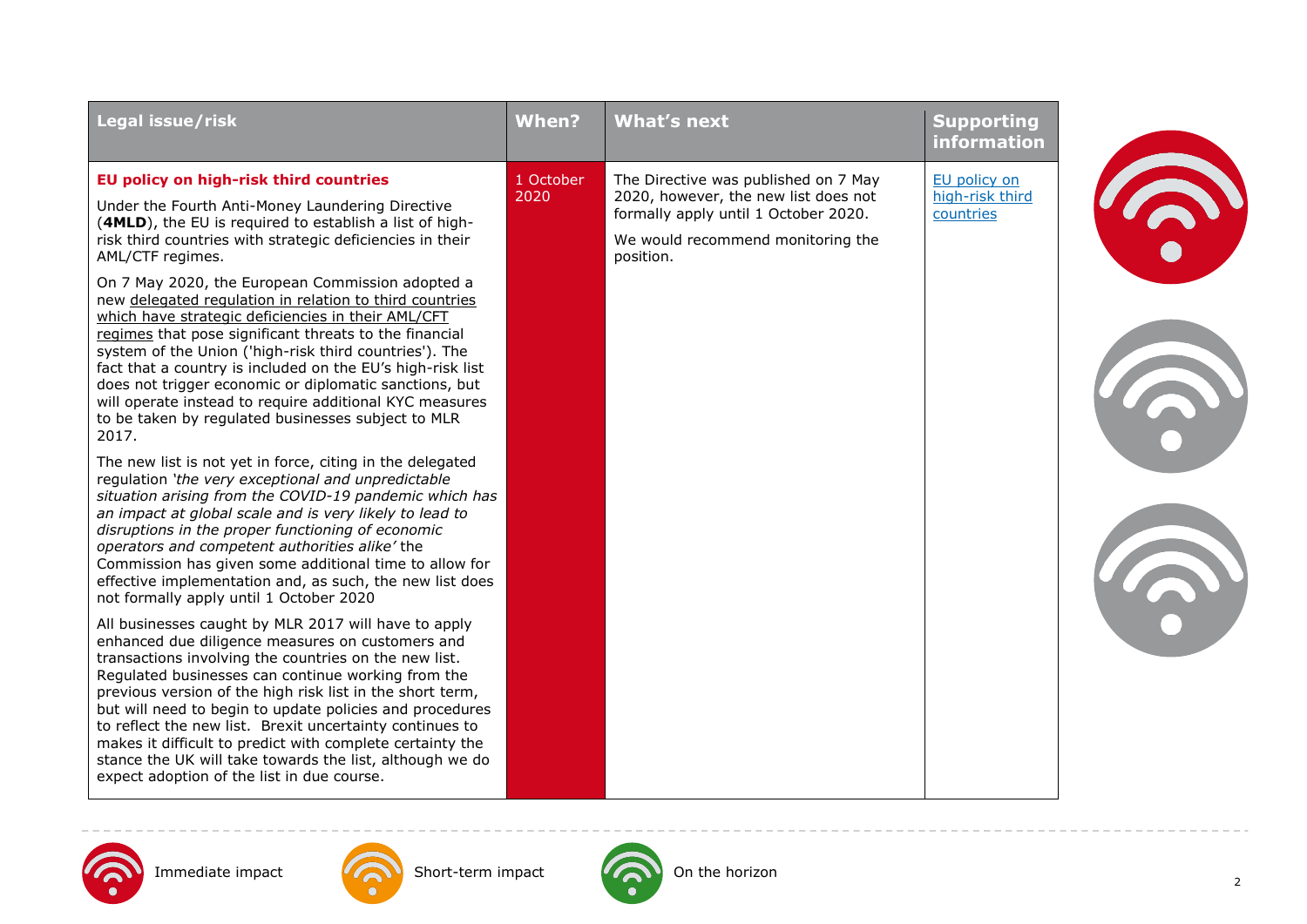| Legal issue/risk                                                                                                                                                                                                                                                                                                                                                                                                                                                                                                                                                                                                                | When?                  | <b>What's next</b>                                                                                                                                               | <b>Supporting</b><br><b>information</b>                                       |  |
|---------------------------------------------------------------------------------------------------------------------------------------------------------------------------------------------------------------------------------------------------------------------------------------------------------------------------------------------------------------------------------------------------------------------------------------------------------------------------------------------------------------------------------------------------------------------------------------------------------------------------------|------------------------|------------------------------------------------------------------------------------------------------------------------------------------------------------------|-------------------------------------------------------------------------------|--|
| <b>Economic Crime Levy consultation</b><br>The Government announced in the 2020 Budget that it<br>intended to introduce an economic crime levy. The<br>consultation, published on 21 July 2020, seeks views on<br>the design principles of the levy, and how this levy could<br>operate in practice, to ensure that it is proportionate<br>and effective.<br>The consultation seeks views on what the levy will pay<br>for, how it should be calculated and distributed across<br>the anti-money laundering regulated sector, and how<br>the levy should be collected.                                                          | 14 October<br>2020     | Views from businesses and service<br>providers that are effected by the<br>proposed economic crime levy are<br>welcome.<br>We recommend monitoring the position. | <b>Economic Crime</b><br>Levy<br>consultation                                 |  |
| <b>Venezuela: Council extended the restrictive</b><br>measures<br>The restrictive measures include an embargo on arms<br>and equipment for internal repression as well as a travel<br>ban and an asset freeze on 15 listed individuals in<br>official positions.<br>The political situation in Venezuela remains unstable and<br>further restrictive measures may be imposed.<br>Enhanced restrictive measures in respect of Venezuela<br>akin to those currently imposed by the US would have<br>particular impact on certain sectors including oil and gas<br>and associated services such as trade finance and<br>insurance. | 14<br>November<br>2020 | We recommend monitoring the position.                                                                                                                            | Venezuela:<br><b>Council renews</b><br>sanctions until<br>14 November<br>2020 |  |
| <b>FCA consultation re: extension of Annual Financial</b><br><b>Crime Reporting Obligation (CP20/17)</b><br>Certain regulated firms are already obligated to submit<br>annual financial crime reports to the FCA. the obligation<br>is set out in the FCA Handbook SUP 16.23.<br>The FCA currently assess the application of the reporting<br>obligation by looking at firms types. However, the<br>consultation proposes to extend the reporting                                                                                                                                                                               | 23<br>November<br>2020 | The consultation closed on 23 November<br>2020.                                                                                                                  | Consultation<br>Paper                                                         |  |



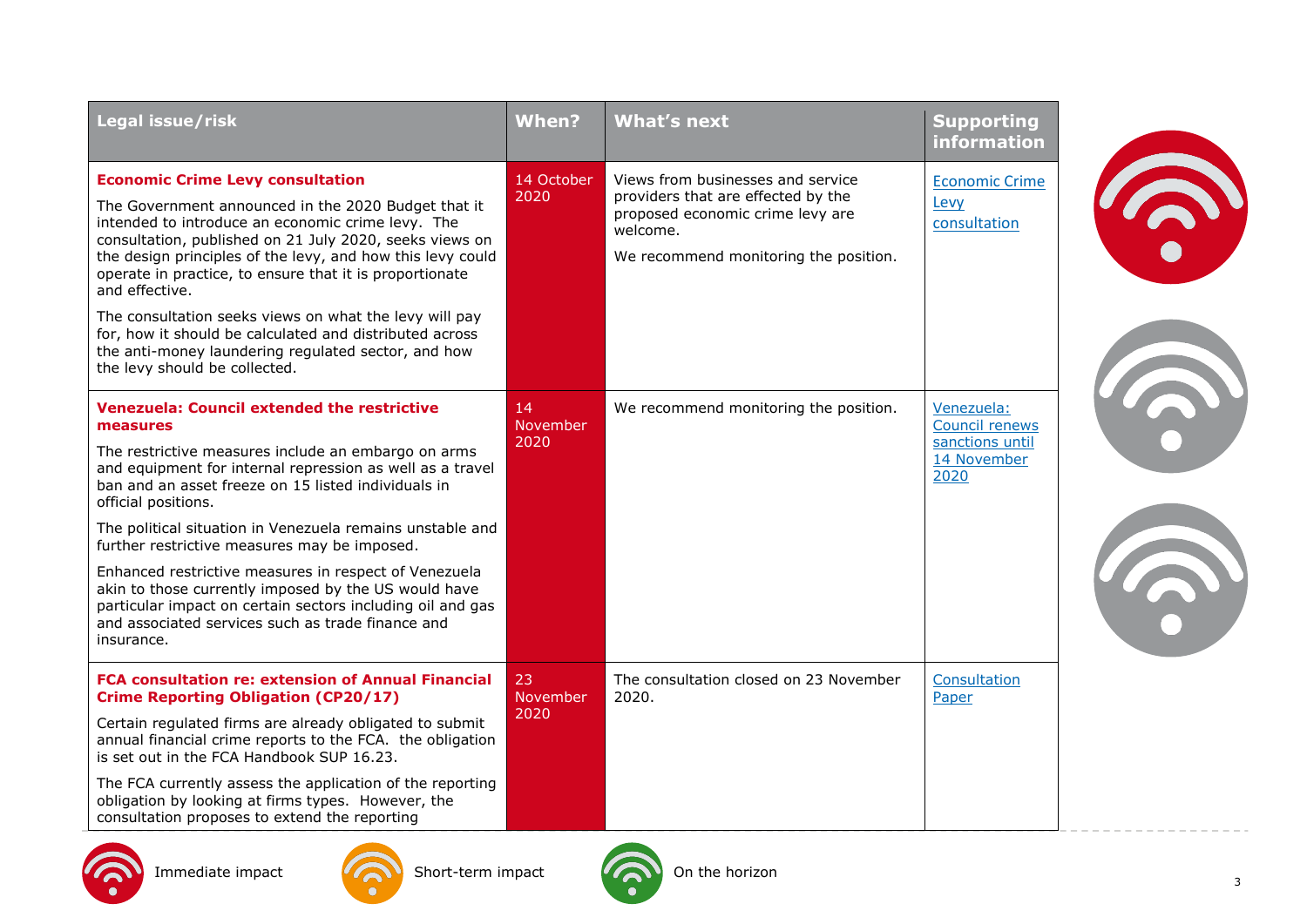| Legal issue/risk                                                                                                                                                                                                                                                                                                                                                                                                                                                                                                                                                                                                                                                                                                                  | When?                 | <b>What's next</b>                                                                                                                                                                                                                                                                                                                                                                                                                                                                                                                                                                                            | <b>Supporting</b><br>information                                                                                                  |  |
|-----------------------------------------------------------------------------------------------------------------------------------------------------------------------------------------------------------------------------------------------------------------------------------------------------------------------------------------------------------------------------------------------------------------------------------------------------------------------------------------------------------------------------------------------------------------------------------------------------------------------------------------------------------------------------------------------------------------------------------|-----------------------|---------------------------------------------------------------------------------------------------------------------------------------------------------------------------------------------------------------------------------------------------------------------------------------------------------------------------------------------------------------------------------------------------------------------------------------------------------------------------------------------------------------------------------------------------------------------------------------------------------------|-----------------------------------------------------------------------------------------------------------------------------------|--|
| obligations to include firms that carry on regulated<br>activities that are considered to potentially pose a higher<br>money laundering risk. In summary, the following<br>would therefore be brought into scope of the reporting<br>obligations:                                                                                                                                                                                                                                                                                                                                                                                                                                                                                 |                       |                                                                                                                                                                                                                                                                                                                                                                                                                                                                                                                                                                                                               |                                                                                                                                   |  |
| all regulated firms which hold client money or that<br>carry on specified high risk activities;                                                                                                                                                                                                                                                                                                                                                                                                                                                                                                                                                                                                                                   |                       |                                                                                                                                                                                                                                                                                                                                                                                                                                                                                                                                                                                                               |                                                                                                                                   |  |
| certain payment firms;<br>$\bullet$                                                                                                                                                                                                                                                                                                                                                                                                                                                                                                                                                                                                                                                                                               |                       |                                                                                                                                                                                                                                                                                                                                                                                                                                                                                                                                                                                                               |                                                                                                                                   |  |
| all electronic money institutions;<br>$\bullet$                                                                                                                                                                                                                                                                                                                                                                                                                                                                                                                                                                                                                                                                                   |                       |                                                                                                                                                                                                                                                                                                                                                                                                                                                                                                                                                                                                               |                                                                                                                                   |  |
| all multilateral trading facilities                                                                                                                                                                                                                                                                                                                                                                                                                                                                                                                                                                                                                                                                                               |                       |                                                                                                                                                                                                                                                                                                                                                                                                                                                                                                                                                                                                               |                                                                                                                                   |  |
| all organised trading facilities; and<br>$\bullet$                                                                                                                                                                                                                                                                                                                                                                                                                                                                                                                                                                                                                                                                                |                       |                                                                                                                                                                                                                                                                                                                                                                                                                                                                                                                                                                                                               |                                                                                                                                   |  |
| all cryptoasset exchange providers and custodian<br>wallet providers                                                                                                                                                                                                                                                                                                                                                                                                                                                                                                                                                                                                                                                              |                       |                                                                                                                                                                                                                                                                                                                                                                                                                                                                                                                                                                                                               |                                                                                                                                   |  |
| 6th Money Laundering Directive ("6th MLD")<br>On 11 October 2018, the Council of the European Union<br>formally adopted the 6 <sup>th</sup> MLD to strengthen and advance<br>the fight against money laundering. The Directive<br>introduces new criminal law provisions to disrupt and<br>block access by criminals to financial resources,<br>including those used for terrorist activities.<br>The new rules include: EU-wide definitions of money<br>laundering offences; EU-wide minimum penalties; and<br>new additional sanctions, such as barring those<br>convicted of money laundering from running for public<br>office, holding a position of public servant, and/or<br>excluding them from access to public funding. | 3<br>December<br>2020 | On 11 October 2018, the Act was adopted<br>by the Council and the Final Act was<br>signed on 23 October 2018. The 6th MLD<br>was published in the Official Journal of the<br>EU on 12 November 2018 and came into<br>force on the twentieth day following its<br>publication. All EU countries are expected<br>to bring into force the laws and<br>administrative provisions necessary to<br>comply with 6MLD by 3 December 2020.<br>The UK opted out of the 6th MLD and as<br>such no changes are expected in the UK<br>but those operating in other EU<br>jurisdictions should take note of the<br>changes. | 6th Money<br>Laundering<br>Directive ("6th<br>MLD'<br>New EU rules to<br>thwart money<br>laundering and<br>terrorist<br>financing |  |
|                                                                                                                                                                                                                                                                                                                                                                                                                                                                                                                                                                                                                                                                                                                                   |                       |                                                                                                                                                                                                                                                                                                                                                                                                                                                                                                                                                                                                               |                                                                                                                                   |  |





Immediate impact **CON** Short-term impact CON On the horizon

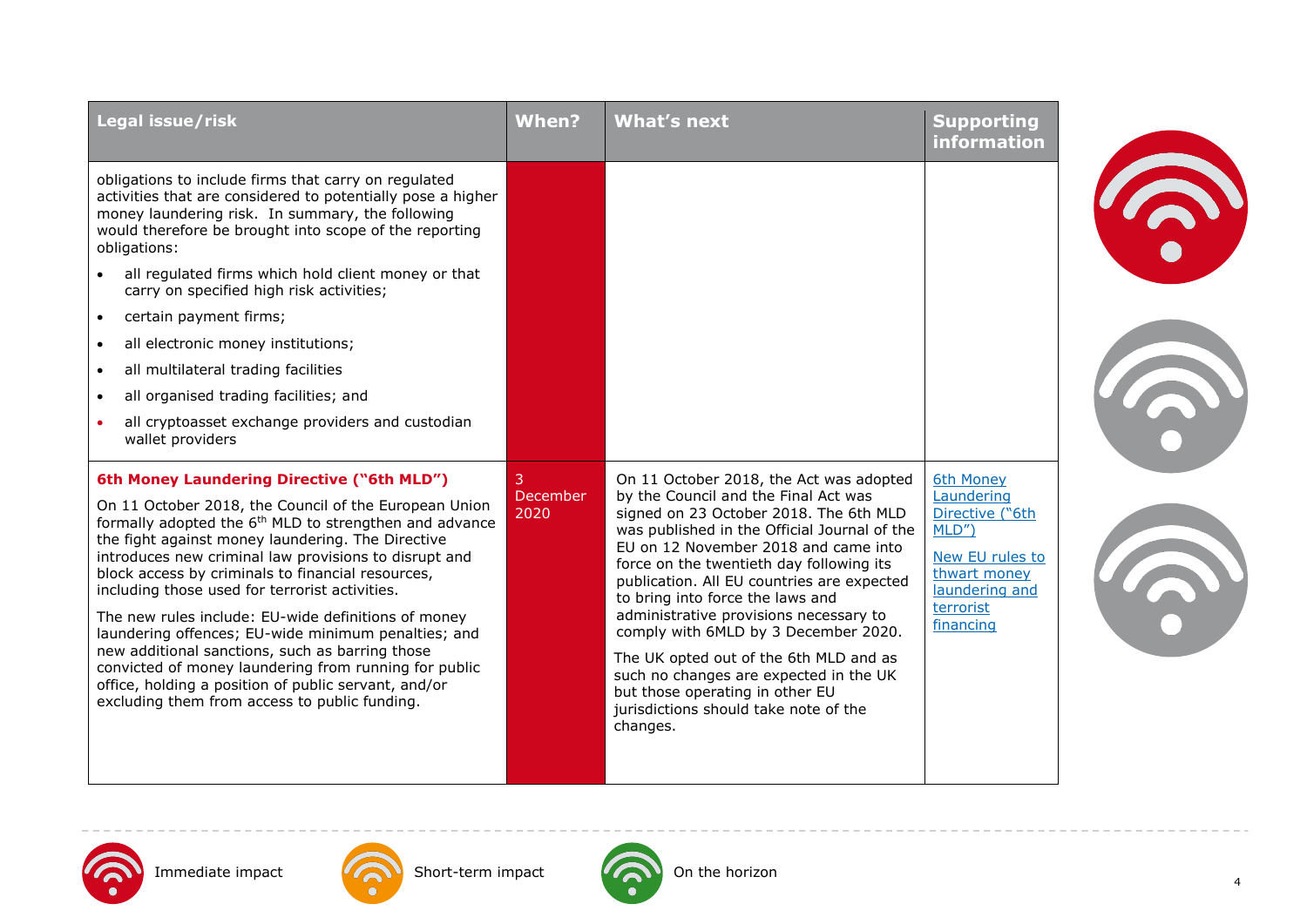| Legal issue/risk                                                                                                                                                                                                                                                                                                                                                                                                                                                                                                                                                                                                                                                                     | When?                                  | <b>What's next</b>                                                                                                                                                                                                                                                                                                                                                                                                                                                                                                                                                                       | <b>Supporting</b><br>information                                                                                                                                                                                                     |  |
|--------------------------------------------------------------------------------------------------------------------------------------------------------------------------------------------------------------------------------------------------------------------------------------------------------------------------------------------------------------------------------------------------------------------------------------------------------------------------------------------------------------------------------------------------------------------------------------------------------------------------------------------------------------------------------------|----------------------------------------|------------------------------------------------------------------------------------------------------------------------------------------------------------------------------------------------------------------------------------------------------------------------------------------------------------------------------------------------------------------------------------------------------------------------------------------------------------------------------------------------------------------------------------------------------------------------------------------|--------------------------------------------------------------------------------------------------------------------------------------------------------------------------------------------------------------------------------------|--|
| <b>Restrictive Measures against Democratic Republic</b><br>of the Congo<br>The UN Security Council imposed assets freeze and<br>travel restrictions on persons acting in violation of the<br>UN arms embargo imposed in 2003. Subsequent<br>Resolutions extended the scope of the restrictions to<br>certain other malign actors in respect of ongoing<br>conflicts in the region.<br>The EU continues to impose these financial restrictions<br>and certain third countries have also aligned themselves<br>with this declaration.<br>On 9 December 2019, the Council adopted Decision<br>(CFSP) 2019/2109[1] renewing the sanctions for a<br>further year, until 12 December 2020. | 12<br>December<br>2020                 | We expect these restrictions to continue<br>to be extended.                                                                                                                                                                                                                                                                                                                                                                                                                                                                                                                              | <b>Declaration by</b><br>the High<br>Representative<br>on behalf of the<br>EU on the<br>alignment of<br>certain third<br>countries<br>concerning<br>restrictive<br>measures<br>against the<br>Democratic<br>Republic of the<br>Congo |  |
| Sanctions Policy in the event of a no deal Brexit<br>At the end of the transition period (31 December 2020),<br>the UK will be free to alter the extent to which the EU<br>sanctions program is applicable in the UK.<br>This may lead to a divergence from existing sanctions<br>which have applied in the UK and which have been<br>directly transposed from EU Regulation.                                                                                                                                                                                                                                                                                                        | From 11pm<br>on 31<br>December<br>2020 | After the transition period, financial<br>institutions will need to:<br>1. check new legislation and ensure<br>compliance with its requirements;<br>2. read the sanctions regime guidance<br>(which can be found here) and ensure<br>policies and procedure reflect this; and<br>3. not assume all aspects of the existing<br>EU sanctions will be exactly the same.<br>Additional information regarding the<br>transition period can be found here.<br>Look out for further guidance to be<br>published by the Foreign &<br>Commonwealth Office at the end of the<br>transition period. | <b>Sanctions Policy</b><br>after 31<br>December 2020                                                                                                                                                                                 |  |



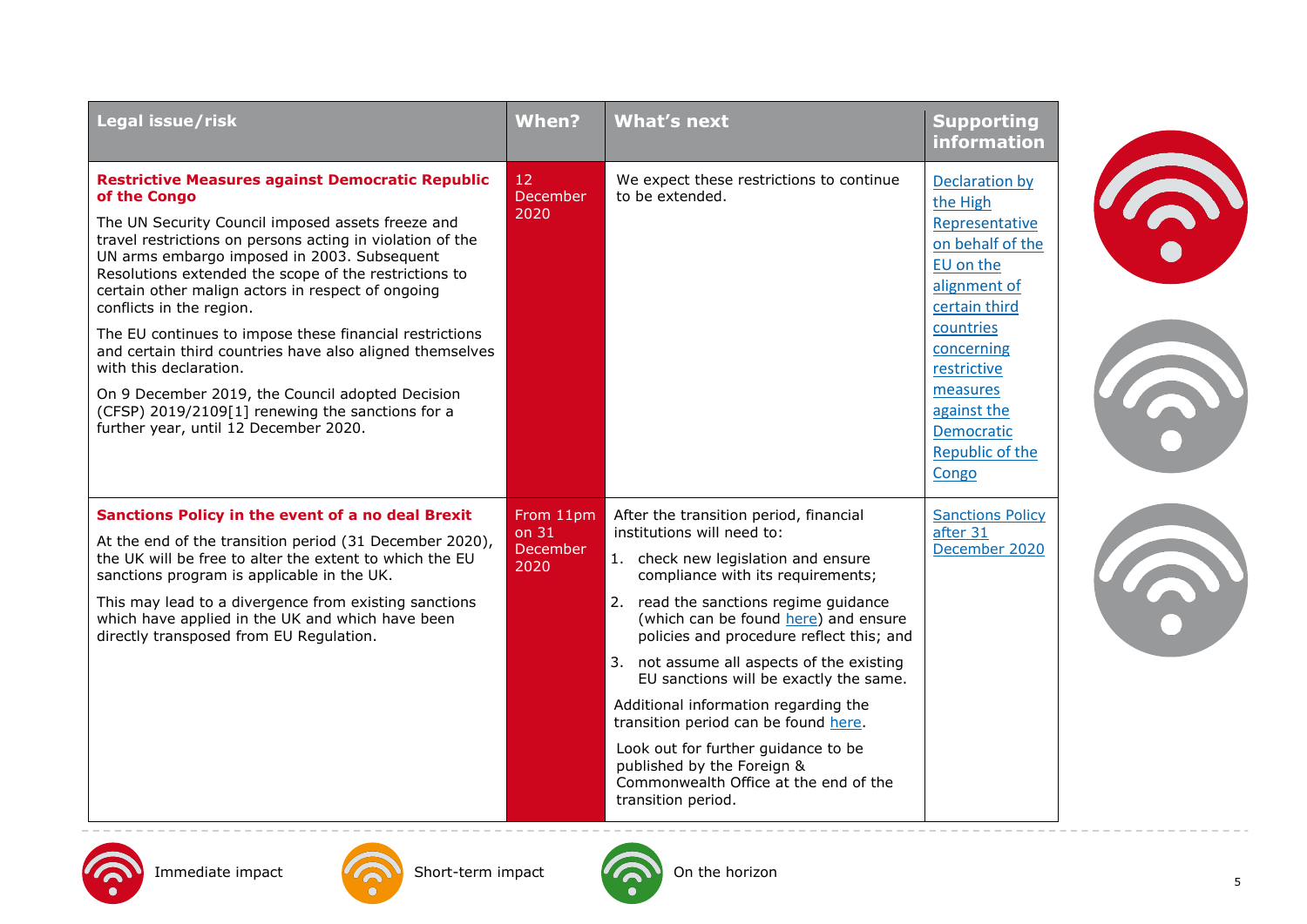| Legal issue/risk                                                                                                                                                                                                                                                                                                                                                                                                                                                                                                                                                                                                                                                                                                                                                                                                                                                                                                                                                      | When?                 | <b>What's next</b>                                                                                                                                                                                                                                             | <b>Supporting</b><br><b>information</b>                                                                      |  |
|-----------------------------------------------------------------------------------------------------------------------------------------------------------------------------------------------------------------------------------------------------------------------------------------------------------------------------------------------------------------------------------------------------------------------------------------------------------------------------------------------------------------------------------------------------------------------------------------------------------------------------------------------------------------------------------------------------------------------------------------------------------------------------------------------------------------------------------------------------------------------------------------------------------------------------------------------------------------------|-----------------------|----------------------------------------------------------------------------------------------------------------------------------------------------------------------------------------------------------------------------------------------------------------|--------------------------------------------------------------------------------------------------------------|--|
| EU Directive on countering money laundering by<br>criminal law<br>Whilst many Member States have already criminalised<br>money laundering, the Directive proposes to harmonise<br>money laundering offences and sanctions as currently<br>there are differences across the EU. This sets out<br>minimum rules concerning the definition of money<br>laundering, identifying specific predicate offences, and<br>appropriate sanctions. The legislative proposal was<br>published on 21 December 2016 and preliminary<br>agreement on the new rules was reached on 30 May<br>2018. On 7 June 2018, the EU issued a press release<br>noting that an informal agreement between Parliament<br>and Council negotiators had been reached. The Directive<br>was approved by Parliament at its first reading, adopted<br>by Council on 11 October 2018, and the Final Act was<br>signed on 23 October 2018. It was published in the<br>Official Journal on 12 November 2018. | December<br>2020      | Member States must transpose the<br>Directive by 03 December 2020.<br>Denmark, Ireland the UK are not bound by<br>it.<br>The Commission must also provide an<br>implementation report to the European<br>Parliament and to the Council by 03<br>December 2022. | Press release<br>from EU<br>Legislative<br>Proposal<br>European<br>Parliament/<br>Legislative<br>Observatory |  |
| Audit of the EU's efforts to tackle money<br>laundering<br>The European Court of Auditors (ECA) is the EU's<br>independent external auditor and it has started an audit<br>to examine the EU's efforts to tackle money laundering,<br>focusing specifically on the banking sector.<br>The auditors will focus on the transfer of EU legislation<br>into Member State law, how risks to the internal market<br>are managed, co-ordination between national<br>supervisors and EU bodies, and the EU's action to<br>remedy breaches of its AML law at national level.                                                                                                                                                                                                                                                                                                                                                                                                   | First half of<br>2021 | The audit is expected to be concluded in<br>the first half of 2021.<br>We recommend monitoring the position.                                                                                                                                                   | EU action<br>against money<br>laundering in<br>the banking<br>sector to go<br>under auditor<br>scrutiny      |  |
| <b>The Criminal Fraud (Private Prosecutions) Bill</b><br>2019-21<br>This is a Private Members' Bill and was presented to<br>Parliament on Monday, 10 February 2020.                                                                                                                                                                                                                                                                                                                                                                                                                                                                                                                                                                                                                                                                                                                                                                                                   | 15 January<br>2021    | The Bill is scheduled to have its second<br>reading in the House of Commons on 15<br>January 2021.<br>We recommend monitoring the position.                                                                                                                    | <b>Criminal Fraud</b><br>(Private<br>Prosecutions)<br><b>Bill 2019-21</b>                                    |  |



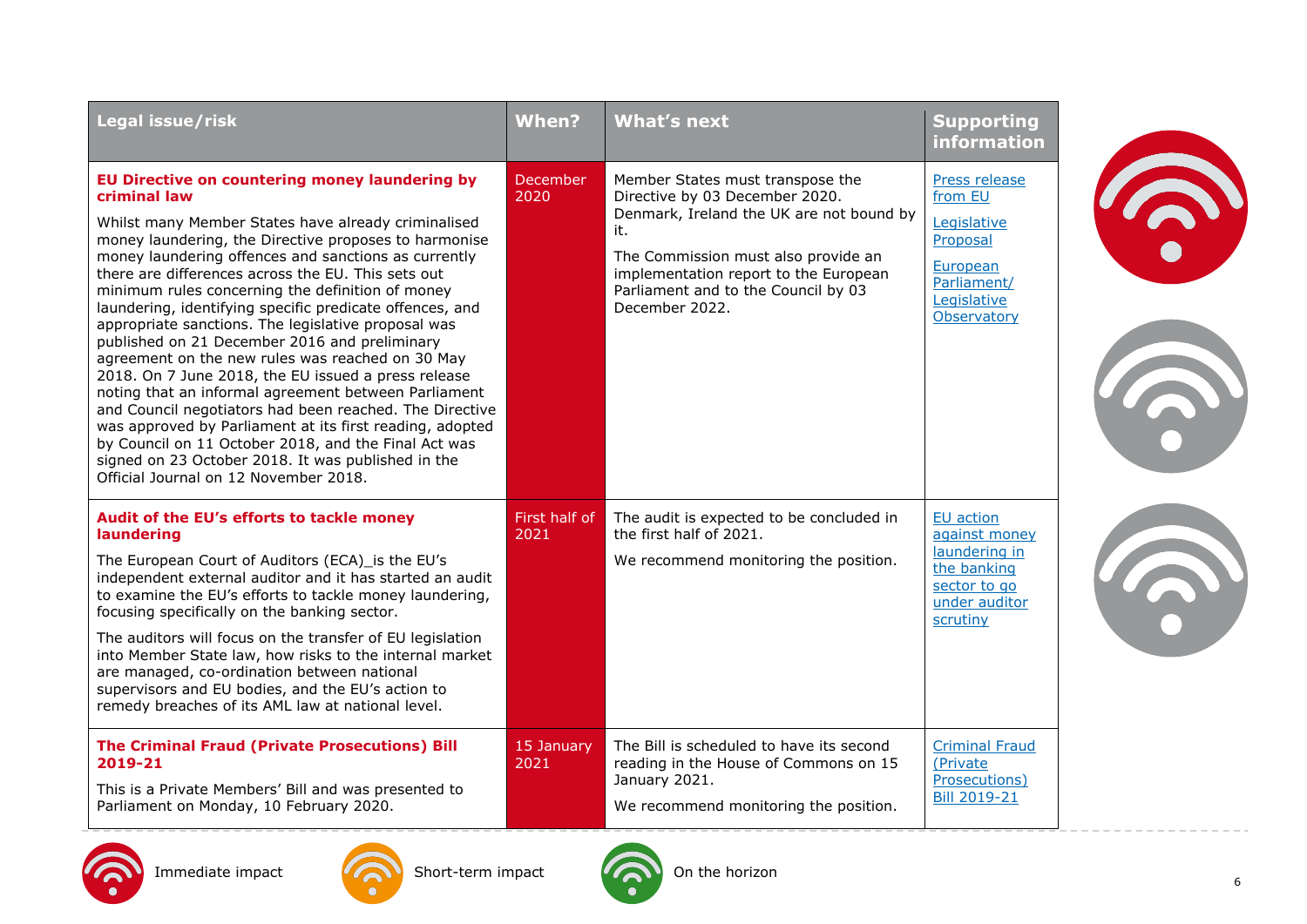| Legal issue/risk                                                                                                                                                                                                                                                                                                                                                                                                                                                                                                                                                                                                                                                                                                                                                                                                                                                                                                           | <b>When?</b>       | <b>What's next</b>                                                                                                                                                                                                                                                                                                                                                                                                                | <b>Supporting</b><br>information                                                                                                               |  |
|----------------------------------------------------------------------------------------------------------------------------------------------------------------------------------------------------------------------------------------------------------------------------------------------------------------------------------------------------------------------------------------------------------------------------------------------------------------------------------------------------------------------------------------------------------------------------------------------------------------------------------------------------------------------------------------------------------------------------------------------------------------------------------------------------------------------------------------------------------------------------------------------------------------------------|--------------------|-----------------------------------------------------------------------------------------------------------------------------------------------------------------------------------------------------------------------------------------------------------------------------------------------------------------------------------------------------------------------------------------------------------------------------------|------------------------------------------------------------------------------------------------------------------------------------------------|--|
| The aim of the 2019-21 Bill is to make provision about<br>private prosecutions in cases of suspected criminal fraud<br>in certain circumstances; and for connected purposes.                                                                                                                                                                                                                                                                                                                                                                                                                                                                                                                                                                                                                                                                                                                                               |                    |                                                                                                                                                                                                                                                                                                                                                                                                                                   |                                                                                                                                                |  |
| The Bill is scheduled to have its second reading in the<br>House of Commons on 15 January 2021.                                                                                                                                                                                                                                                                                                                                                                                                                                                                                                                                                                                                                                                                                                                                                                                                                            |                    |                                                                                                                                                                                                                                                                                                                                                                                                                                   |                                                                                                                                                |  |
| <b>Sectoral and Financial Sanctions Against Russia</b><br>EU sectoral sanctions against Russia have been in place<br>since July 2014 and have been amended and extended<br>on a number of occasions. The restrictive measures:<br>limit access to EU primary and secondary capital<br>markets for certain Russian banks and companies;<br>impose an export and import ban on trade in arms;<br>establish an export ban for dual-use goods for military<br>use or military end users in Russia; and curtail Russian<br>access to certain sensitive technologies and services<br>that can be used for oil production and exploration.<br>The decision as to whether to maintain or lift sanctions<br>is linked to whether Russia fully implements the Minsk<br>agreements which were designed to bring peace to<br>Ukraine. Recent press on the subject suggests this<br>situation is unlikely to improve in the short term. | 31 January<br>2021 | The European Council prolonged the<br>economic sanctions following an<br>assessment of the Minsk agreements<br>implementation. The economic sanctions<br>are currently extended until 31 January<br>2021                                                                                                                                                                                                                          | EU press release<br>- measures<br>extended                                                                                                     |  |
| <b>Consultation regarding EU Commission's Money</b><br><b>Laundering/Terrorist Financing Action Plan</b><br>The EU Commission has published a new action plan to<br>improve the EU's overall fight against money laundering<br>and terrorist financing with the aim of harmonising EU<br>rules. The Commission also launched a public<br>consultation in parallel to the adoption of this action<br>plan, inviting comment on its proposed steps to achieve<br>a comprehensive Union policy.<br>The action plan builds on six pillars:<br>effective implementation of existing rules                                                                                                                                                                                                                                                                                                                                       | <b>Early 2021</b>  | The Commission intends to deliver on all<br>these actions by early 2021 following a<br>public consultation which closed on 26<br>August 2020.<br>The actions outlined in the action plan<br>build on the findings of 2019, which<br>highlighted fragmentation of rules, uneven<br>supervision and limitations in the<br>cooperation among financial intelligence<br>units across the EU.<br>We recommend monitoring the position. | <b>Action Plan</b><br>Action plan for a<br>comprehensive<br>Union policy on<br>preventing<br>money<br>laundering and<br>terrorism<br>financing |  |





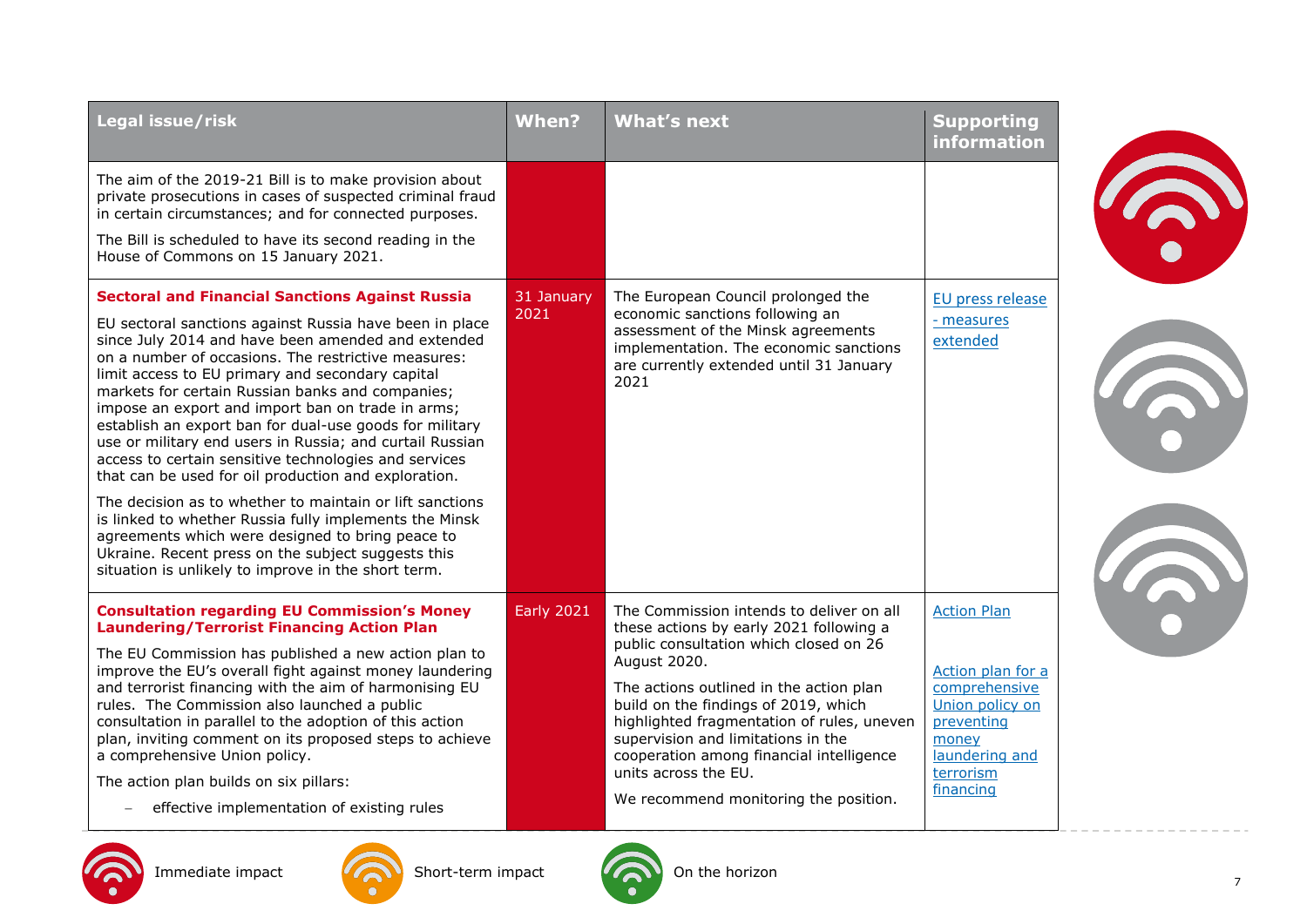| Legal issue/risk                                                                                                                                                                                                                                                                                                                                                                                                                                                                                                                                                                                                                                                                                                                                                                              | When?                  | <b>What's next</b>                                                                                 | <b>Supporting</b><br>information                                                                                                                                                |  |
|-----------------------------------------------------------------------------------------------------------------------------------------------------------------------------------------------------------------------------------------------------------------------------------------------------------------------------------------------------------------------------------------------------------------------------------------------------------------------------------------------------------------------------------------------------------------------------------------------------------------------------------------------------------------------------------------------------------------------------------------------------------------------------------------------|------------------------|----------------------------------------------------------------------------------------------------|---------------------------------------------------------------------------------------------------------------------------------------------------------------------------------|--|
| a single EU rulebook<br>EU-level supervision<br>a support and cooperation mechanism for<br>financial intelligence units<br>better use of information to enforce criminal law<br>a stronger EU in the world                                                                                                                                                                                                                                                                                                                                                                                                                                                                                                                                                                                    |                        |                                                                                                    |                                                                                                                                                                                 |  |
| <b>Draft Registration of Overseas Entities Bill</b><br>The Government published the draft Registration of<br>Overseas Entities Bill in July 2018 providing for the<br>establishment of a register of overseas entities that own<br>UK property to be maintained by Companies Houses and<br>registration requirements for overseas entities wishing<br>to own land in the UK. Once the information is<br>registered, it must be updated annually.<br>The Bill follows the commitment made at the Anti-<br>Corruption Summit in 2016 to establish such a register<br>to assist in combatting money laundering and to achieve<br>greater transparency in the UK property market.<br>Whilst the Bill has not yet been enacted the Government<br>is keen to make the Register operational in 2021. | 1 January<br>2021      | The Government intends to make the<br>Register operational in 2021.                                | <b>Draft</b><br>Registration of<br>Overseas<br><b>Entities Bill</b>                                                                                                             |  |
| <b>Belarus: EU prolongs arms embargo and sanctions</b><br>against four individuals for one year<br>These measures include an embargo on arms and on<br>equipment that could be used for internal repression, as<br>well as an asset freeze and travel ban against four<br>people designated in connection with the unresolved<br>disappearances of two opposition politicians, one<br>businessman and one journalist in 1999 and in 2000.                                                                                                                                                                                                                                                                                                                                                     | 28<br>February<br>2021 | Restrictive measures against Belarus have<br>been extended for one year, until 28<br>February 2021 | <b>Belarus: EU</b><br>prolongs arms<br>embargo and<br>sanctions<br>against 4<br>individuals for<br>one year<br>Declaration by<br>the High<br>Representative<br>on behalf of the |  |





Immediate impact **CON** Short-term impact CON On the horizon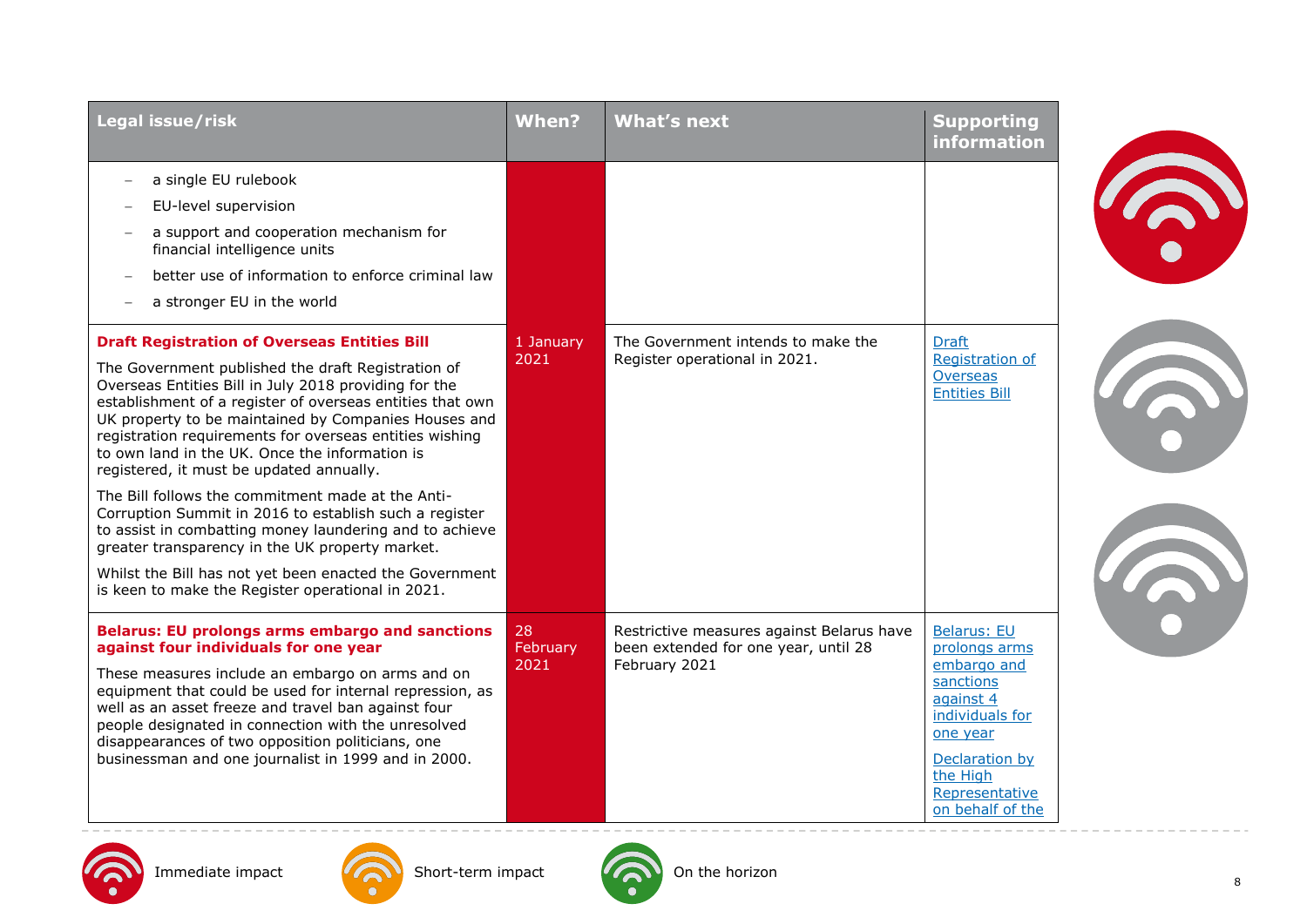| Legal issue/risk                                                                                                                                                                                                                                                                                                                                                                               | When? | What's next | <b>Supporting</b><br>information                                      |
|------------------------------------------------------------------------------------------------------------------------------------------------------------------------------------------------------------------------------------------------------------------------------------------------------------------------------------------------------------------------------------------------|-------|-------------|-----------------------------------------------------------------------|
| The Council also prolonged the derogation to the<br>restrictive measures to allow the export of certain<br>equipment.                                                                                                                                                                                                                                                                          |       |             | EU on the<br>alignment of<br>certain                                  |
| It was announced on 31 March 2020 that the Candidate<br>Countries Republic of North Macedonia, Montenegro and<br>Albania, the country of the Stabilisation and Association<br>Process and potential candidate Bosnia and<br>Herzegovina, and the EFTA countries Liechtenstein and<br>Norway, members of the European Economic Area, as<br>well as Ukraine align themselves with this decision. |       |             | countries<br>concerning<br>restrictive<br>measures<br>against Belarus |







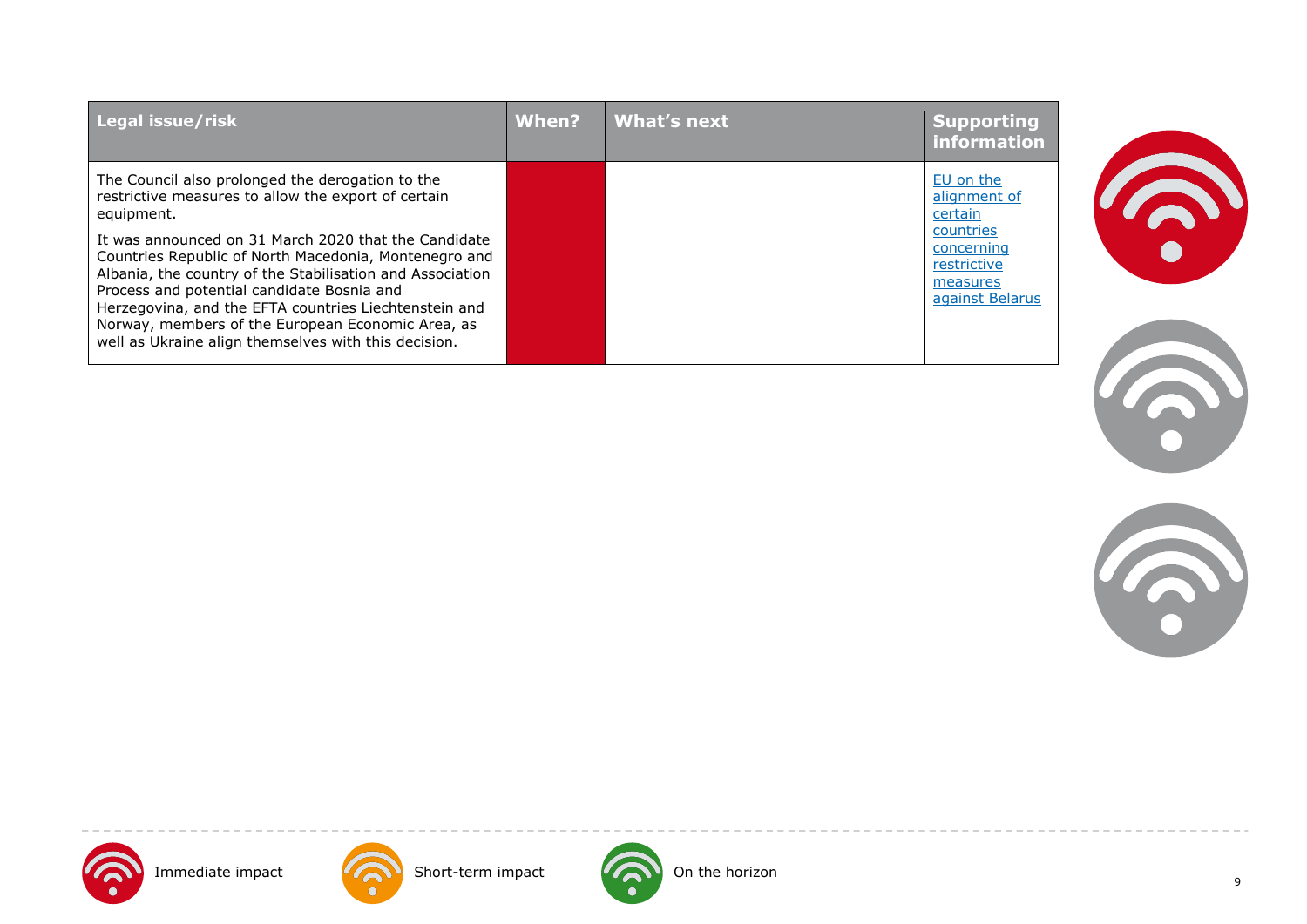| Legal issue/risk                                                                                                                                                                                                                                                                                                                                                                                                                                                                                                                                                                                                                                                                                                                                                                                                                                                                                                                       | When?            | <b>What's next?</b>                                                                                                             | <b>Supporting</b><br><b>information</b>                                                                 |
|----------------------------------------------------------------------------------------------------------------------------------------------------------------------------------------------------------------------------------------------------------------------------------------------------------------------------------------------------------------------------------------------------------------------------------------------------------------------------------------------------------------------------------------------------------------------------------------------------------------------------------------------------------------------------------------------------------------------------------------------------------------------------------------------------------------------------------------------------------------------------------------------------------------------------------------|------------------|---------------------------------------------------------------------------------------------------------------------------------|---------------------------------------------------------------------------------------------------------|
| Iran: extension of restrictive measures directed against certain<br>people and entity<br>On 7 April 2020, the Council adopted Decision (CFSP) 2020/512<br>amending Council Decision 2011/235/CFSP.<br>The Council Decision renews the existing restrictive measures for a<br>further twelve months, until 13 April 2021, and amends the list of<br>persons and entities subject to restrictive measures.<br>The restrictive measures include (i) travel bans (ii) asset freezes for<br>specific persons responsible for serious human rights violations in Iran<br>and (iii) restrictive in relation to the sale, supply, transfer and export<br>of certain equipment and software to Iran                                                                                                                                                                                                                                             | 13 April<br>2021 | The EU Council extended<br>the restrictive measures<br>against certain individuals<br>for another year, until 13<br>April 2021. | $Iran - extension of$<br>restrictive<br>measures directed<br>against certain<br>persons and<br>entities |
| <b>OFAC extends Belarus sanctions relief for six months</b><br>The general licence authorises transactions with certain designated<br>entities and has been extended until 26 April 2021 under General<br>Licence 2G, issued on 22 October 2019. The licence does not authorise<br>the unblocking of assets.                                                                                                                                                                                                                                                                                                                                                                                                                                                                                                                                                                                                                           | 26 April<br>2021 | The general licence<br>remains in effect until 26<br>April 2021.                                                                | <b>OFAC</b> extends<br><b>Belarus sanctions</b><br>relief                                               |
| European Union extends Myanmar arms embargo<br>The embargo prohibits the export of dual-use goods for use by the<br>military and border guard police and imposed restrictions on the<br>export of equipment for monitoring communications that might be<br>used for internal repression. It also prohibits the provision of military<br>training to and military cooperation with the Myanmar Armed Forces.<br>The Council further adopted a legal framework for targeted restrictive<br>measures against certain persons from the Myanmar Armed Forces<br>and the border guard police including travel bans and asset freezes.<br>The EU has a long history of imposing and lifting various restrictive<br>measures in respect of Myanmar in response to concerns of human<br>rights violations. Therefore this program could be subject to change.<br>However, in our view these changes are unlikely to impact global<br>economies. | 30 April<br>2021 | The Council will review the<br>restrictive measures in<br>place on Myanmar/Burma<br>on 30 April 2021.                           | Restrictive<br>measures against<br>Myanmar/Burma<br>extended                                            |







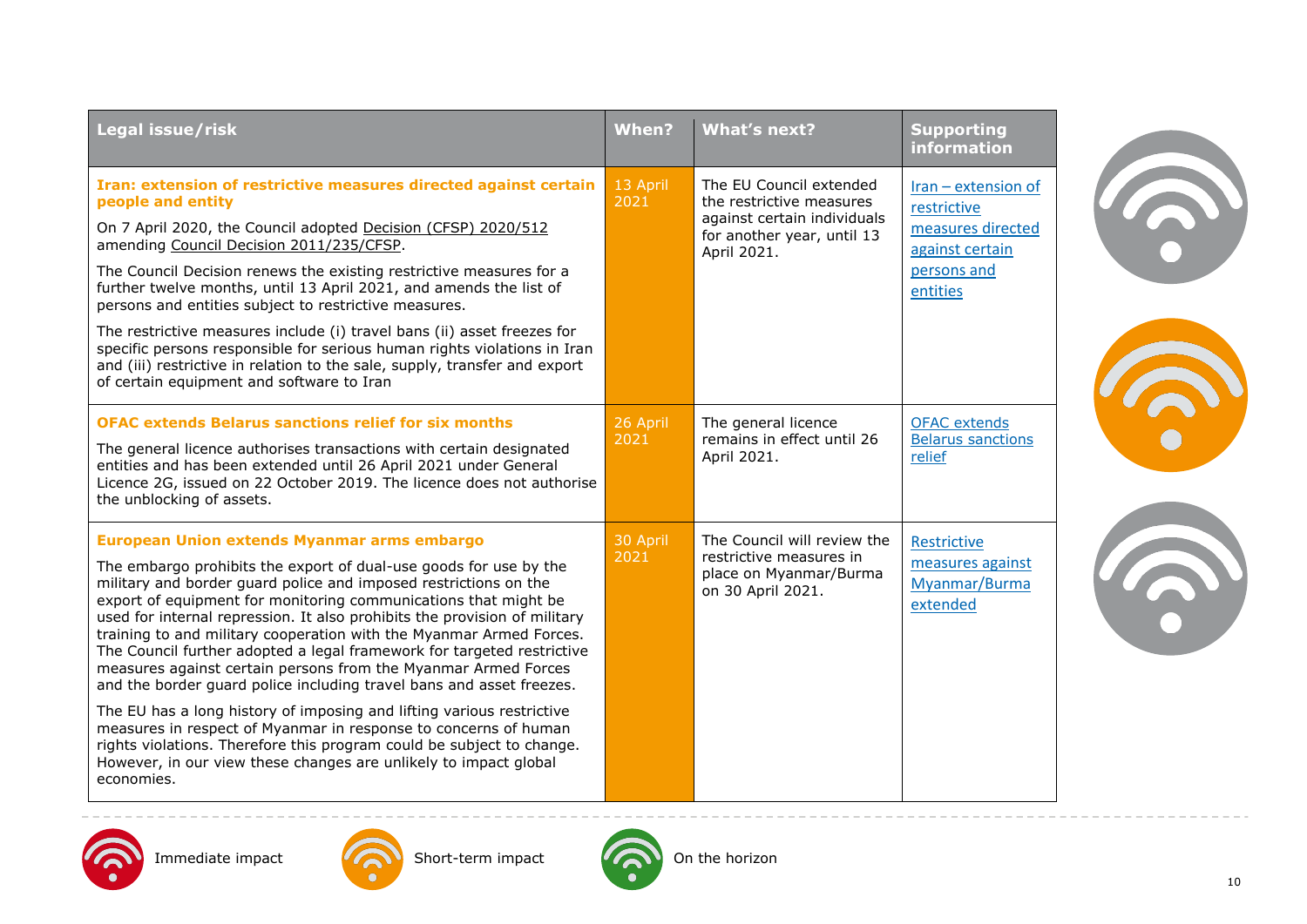| Legal issue/risk                                                                                                                                                                                                                                                                                                                                                                                                                                                    | When?          | What's next?                                                                                                                                                                                            | <b>Supporting</b><br>information                                                |
|---------------------------------------------------------------------------------------------------------------------------------------------------------------------------------------------------------------------------------------------------------------------------------------------------------------------------------------------------------------------------------------------------------------------------------------------------------------------|----------------|---------------------------------------------------------------------------------------------------------------------------------------------------------------------------------------------------------|---------------------------------------------------------------------------------|
| European Council extended cyber sanction regime until May<br>2021<br>In May 2019, the EU Council established a legal framework which<br>established the basis on which the EU can impose targeted restrictive<br>measures to respond to cyber-attacks which constitute an external<br>threat to the EU or its member states, which have a significant impact<br>and which originate or are carried out from outside the EU. See<br>Council Regulation (EU) 2019/796 | 18 May<br>2021 | On 14 May 2020, the EU<br>Council extended for one<br>more year, until 18 May<br>2021, the restrictive<br>measures framework<br>against cyber-attacks<br>which threaten the EU or<br>its member states. | <b>Council extends</b><br>cyber sanctions<br>regime until 18<br><b>May 2021</b> |
| The EU remains committed to a global, open, stable, peaceful and<br>secure cyberspace and therefore re-iterates the need to strengthen<br>international cooperation in order to promote the rules-based order in<br>this area.                                                                                                                                                                                                                                      |                |                                                                                                                                                                                                         |                                                                                 |
| The decision to extend the framework for another year comes just a<br>few days after a declaration from the European Union and its Member<br>States on malicious cyber activities which exploit the current<br>coronavirus pandemic that noted the EU's determination to prevent,<br>discourage, deter and respond to malicious cyber activities.                                                                                                                   |                |                                                                                                                                                                                                         |                                                                                 |







Immediate impact Short-term impact On the horizon



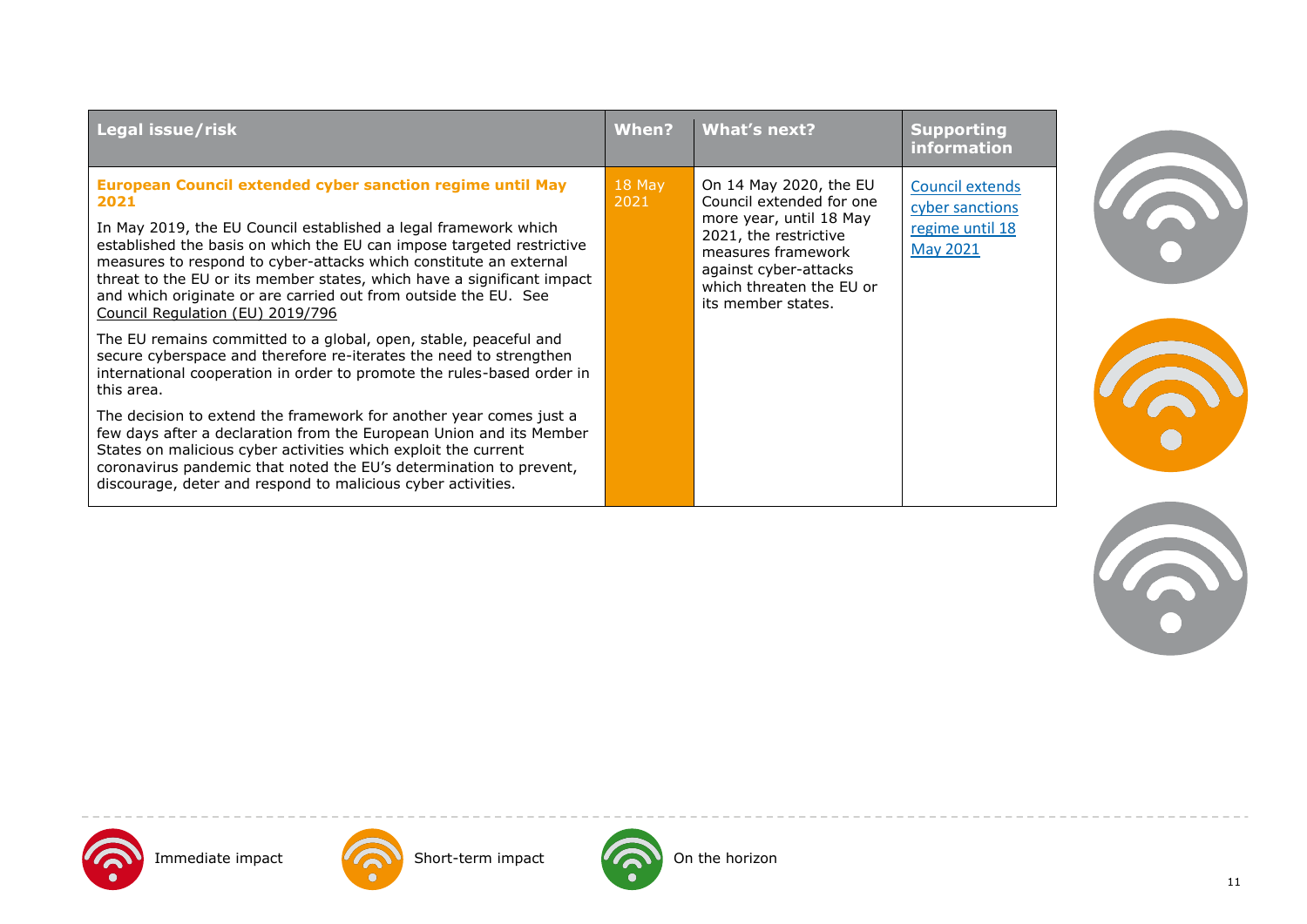| Legal issue/risk                                                                                                                                                                                                                                                                                                                                                                                                                                                                                                                                                                               | When?          | <b>What's next?</b>                                                                                                                                                                                                                                                         | <b>Supporting</b><br><b>information</b>                                                                                                                                                                                                                                                                       |  |
|------------------------------------------------------------------------------------------------------------------------------------------------------------------------------------------------------------------------------------------------------------------------------------------------------------------------------------------------------------------------------------------------------------------------------------------------------------------------------------------------------------------------------------------------------------------------------------------------|----------------|-----------------------------------------------------------------------------------------------------------------------------------------------------------------------------------------------------------------------------------------------------------------------------|---------------------------------------------------------------------------------------------------------------------------------------------------------------------------------------------------------------------------------------------------------------------------------------------------------------|--|
| Combating fraud and counterfeiting of non-cash means of<br>payment<br>Directive (EU) 2019/713 includes provisions on expanding the scope<br>of fraud offences to include transactions through virtual currencies;<br>harmonising the definitions of some online crime offences; introducing<br>minimum level for the highest penalties; clarifying the scope of<br>jurisdiction to ensure cross border frauds are better dealt with;<br>improving EU wide criminal justice cooperation; and improving<br>prevention and awareness-raising to reduce the risk of becoming a<br>victim of fraud. | 31 May<br>2021 | The Directive was<br>published in the Official<br>Journal of the European<br>Union on 10 May 2019.<br>Member states have until<br>31 May 2021 to implement<br>the laws, regulations and<br>administrative provisions<br>necessary to comply with<br>the Directive.          | European<br>Parliament/<br>Legislative<br>Observatory<br>Directive on<br>combating fraud<br>and counterfeiting<br>of non-cash means<br>of payment<br><b>European Council</b><br><b>Press Release</b><br>Directive (EU)<br>2019/713<br>EU puts in place<br>tighter rules to<br>fight non cash<br>payment fraud |  |
| The European Commission is proposing a new law to<br>strengthen whistle-blower protection across the EU<br>The new law aims to establish safe channels for reporting both within<br>an organisation and to public authorities. It will protect whistle-<br>blowers against dismissal, demotion and other forms of retaliation.                                                                                                                                                                                                                                                                 | 2021           | On 12 March 2019, the<br>European Parliament and<br>EU Member States reached<br>a provisional agreement<br>on the new whistle-blower<br>rules, encouraging:<br>$-$ clear reporting<br>procedures and<br>obligations for<br>employers<br>$-$ safe reporting<br>channels; and | New proposed EU<br>whistleblowing<br>rules<br><b>Better protection</b><br>of whistle-blowers:<br>new EU-wide rules<br>to kick in in 2021                                                                                                                                                                      |  |









Immediate impact **On the horizon** Short-term impact **ON** On the horizon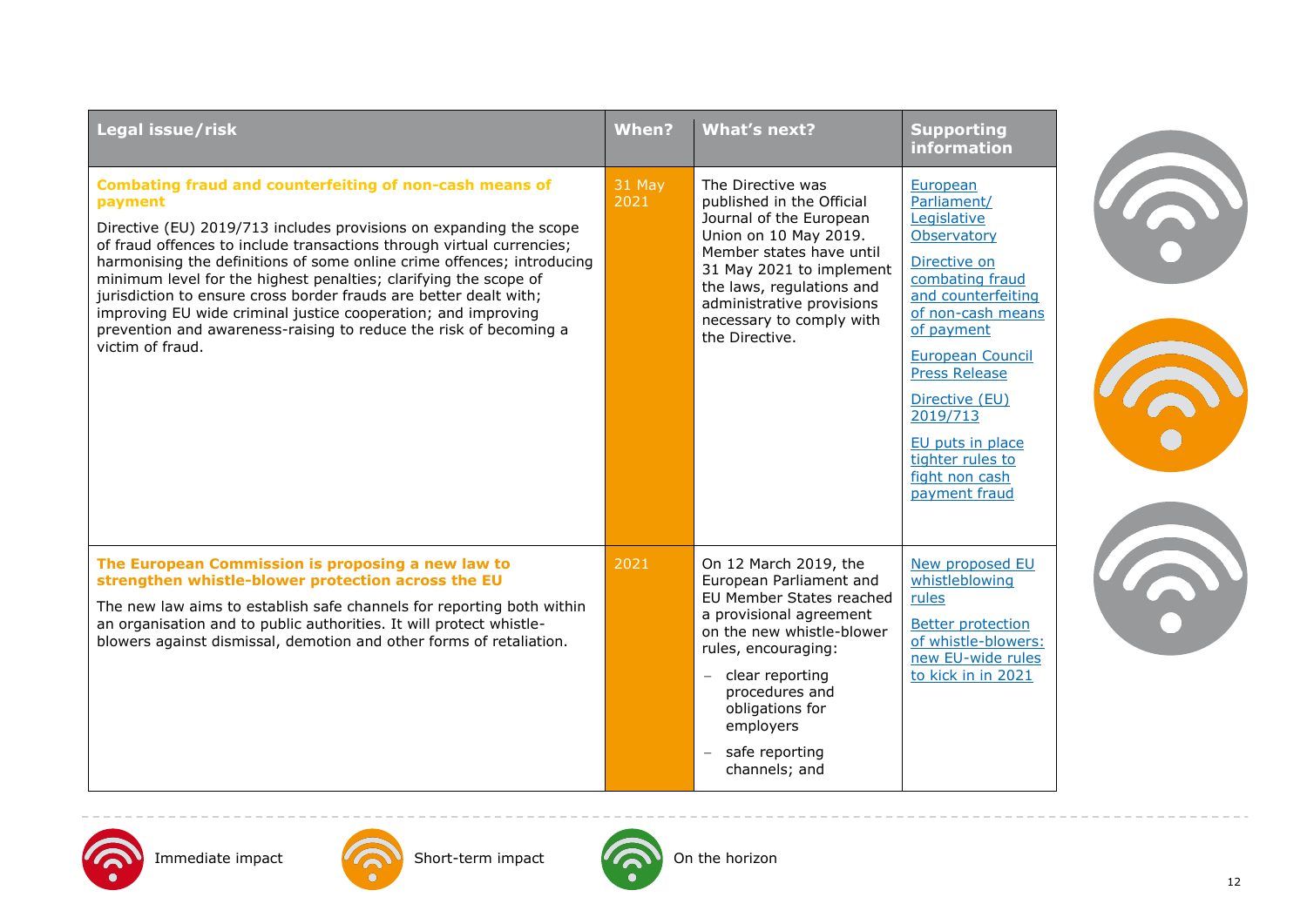| Legal issue/risk                                                                                                                                                                                                                                                                                                                                                                                                                                                                                                                                                                                                                                                                                                                                                                                                                               | When?             | <b>What's next?</b>                                                                                                                                                                                                               | <b>Supporting</b><br>information        |
|------------------------------------------------------------------------------------------------------------------------------------------------------------------------------------------------------------------------------------------------------------------------------------------------------------------------------------------------------------------------------------------------------------------------------------------------------------------------------------------------------------------------------------------------------------------------------------------------------------------------------------------------------------------------------------------------------------------------------------------------------------------------------------------------------------------------------------------------|-------------------|-----------------------------------------------------------------------------------------------------------------------------------------------------------------------------------------------------------------------------------|-----------------------------------------|
|                                                                                                                                                                                                                                                                                                                                                                                                                                                                                                                                                                                                                                                                                                                                                                                                                                                |                   | the prevention of<br>$\overline{\phantom{m}}$<br>retaliation and effective<br>protection<br>The final act was signed on<br>23 October 2019 and<br>published in the Official<br>Journal.                                           |                                         |
| <b>Restrictive Measures Against Russia in response to the illegal</b><br>annexation of Crimea and Sevastopol<br>Since March 2014, the EU has progressively imposed restrictive<br>measures against Russia in response to the illegal annexation of<br>Crimea and Sevastopol.<br>These restrictive measures include an import ban on goods from<br>Crimea and Sevastopol; restrictions on trade and investment related<br>to certain economic sectors and infrastructure projects; a prohibition<br>to supply tourism services in Crimea or Sevastopol; and an export ban<br>for certain goods and technologies.<br>The EU considers Russia's continued annexation of Crimea and<br>Sevastopol to be illegal and will continue to extend these measures<br>absent any change on the part of Russia which appears unlikely in the<br>short term. | $23$ June<br>2021 | On 18 June 2020, the EU<br>Council extended the<br>restrictive measures on<br>economic relations with<br>Crimea and Sevastopol by<br>another year until 23 June<br>2021. We expect the<br>restrictions to be further<br>extended. | EU press release -<br>measures extended |







Immediate impact **On the horizon** Short-term impact **ON** On the horizon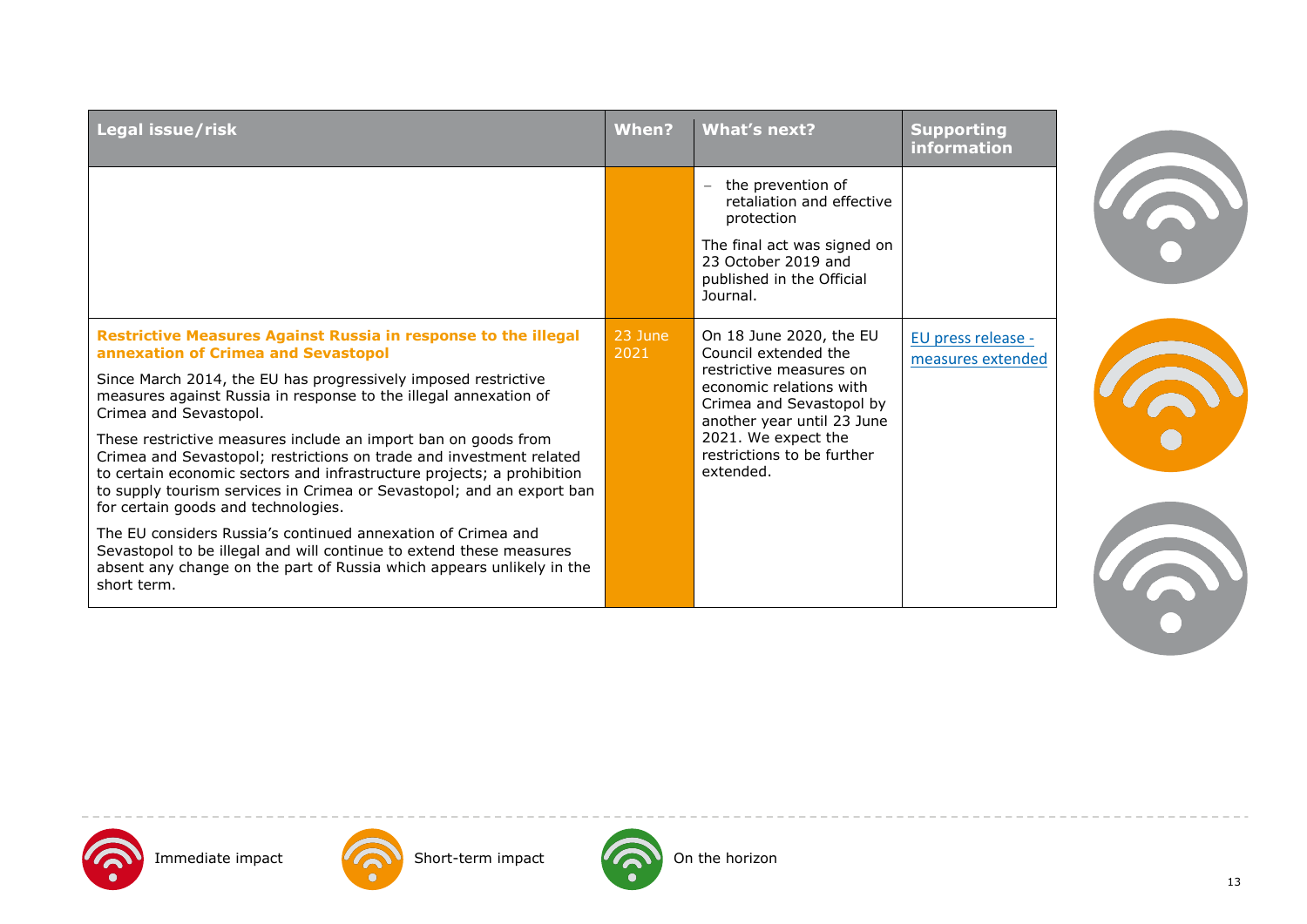| Legal issue/risk                                                                                                                                                                                                                                                                                                                                                                                                                                                                                                                                                                                                                                                                                                                                                                                                                                                                                                                                                                                                                                                                                                                                                                                                                                                             | When?                  | <b>What's next?</b>                                                                                                                                      | <b>Supporting</b><br>information                                                                                  |  |
|------------------------------------------------------------------------------------------------------------------------------------------------------------------------------------------------------------------------------------------------------------------------------------------------------------------------------------------------------------------------------------------------------------------------------------------------------------------------------------------------------------------------------------------------------------------------------------------------------------------------------------------------------------------------------------------------------------------------------------------------------------------------------------------------------------------------------------------------------------------------------------------------------------------------------------------------------------------------------------------------------------------------------------------------------------------------------------------------------------------------------------------------------------------------------------------------------------------------------------------------------------------------------|------------------------|----------------------------------------------------------------------------------------------------------------------------------------------------------|-------------------------------------------------------------------------------------------------------------------|--|
| <b>Review of the Money Laundering Regulations</b><br>HM Treasury will lead a comprehensive review of the effectiveness and<br>cope of the money laundering regulations and the OPBAS Regulations<br>and publish a report on:<br>the impact of the existing regulations<br>$\overline{\phantom{0}}$<br>the proportionality of the duties and powers<br>$\overline{\phantom{0}}$<br>the effectiveness of enforcement actions; and<br>the interaction with other legislation                                                                                                                                                                                                                                                                                                                                                                                                                                                                                                                                                                                                                                                                                                                                                                                                    | 26 June<br>2022        | The review will commence<br>in 2021, with a report to<br>be delivered by 26 June<br>2022.                                                                | <b>HM Treasury</b><br>review of the<br><b>Money Laundering</b><br><b>Requlations</b>                              |  |
| The European Council presents new rules to facilitate detection<br>of tax fraud in cross-border e-commerce transactions<br>The new rules consist of two legislative texts:<br>amendments to the VAT Directive putting in place<br>$\overline{\phantom{m}}$<br>requirements on payment service providers to keep records of<br>cross-border payments related to e-commerce. This data will<br>then be made available to national tax authorities under strict<br>conditions, including those related to data protection; and<br>amendments to a regulation on administrative cooperation in<br>the area of VAT. These amendments set out the details of how<br>national tax authorities will cooperate in this area to detect<br>VAT fraud and control compliance with VAT obligations<br>The new rules will require payment service providers to transmit<br>payment data electronically to the tax authorities in EU member<br>states.<br>The new record-keeping obligations include the following:<br>records of cross-border payments only are required and<br>$\qquad \qquad -$<br>domestic payments are out of scope<br>records are required only where there are more than 25<br>$\overline{\phantom{m}}$<br>payments to the same payee during a calendar quarter; and | <b>January</b><br>2024 | These rules should be<br>formally adopted by the<br>Council without further<br>discussion once the text<br>has undergone legal and<br>linguistic review. | E-Commerce:<br>Council reaches<br>provisional<br>agreement on new<br>rules for exchange<br>of VAT payment<br>data |  |







Immediate impact **On the horizon** Short-term impact **ON** On the horizon

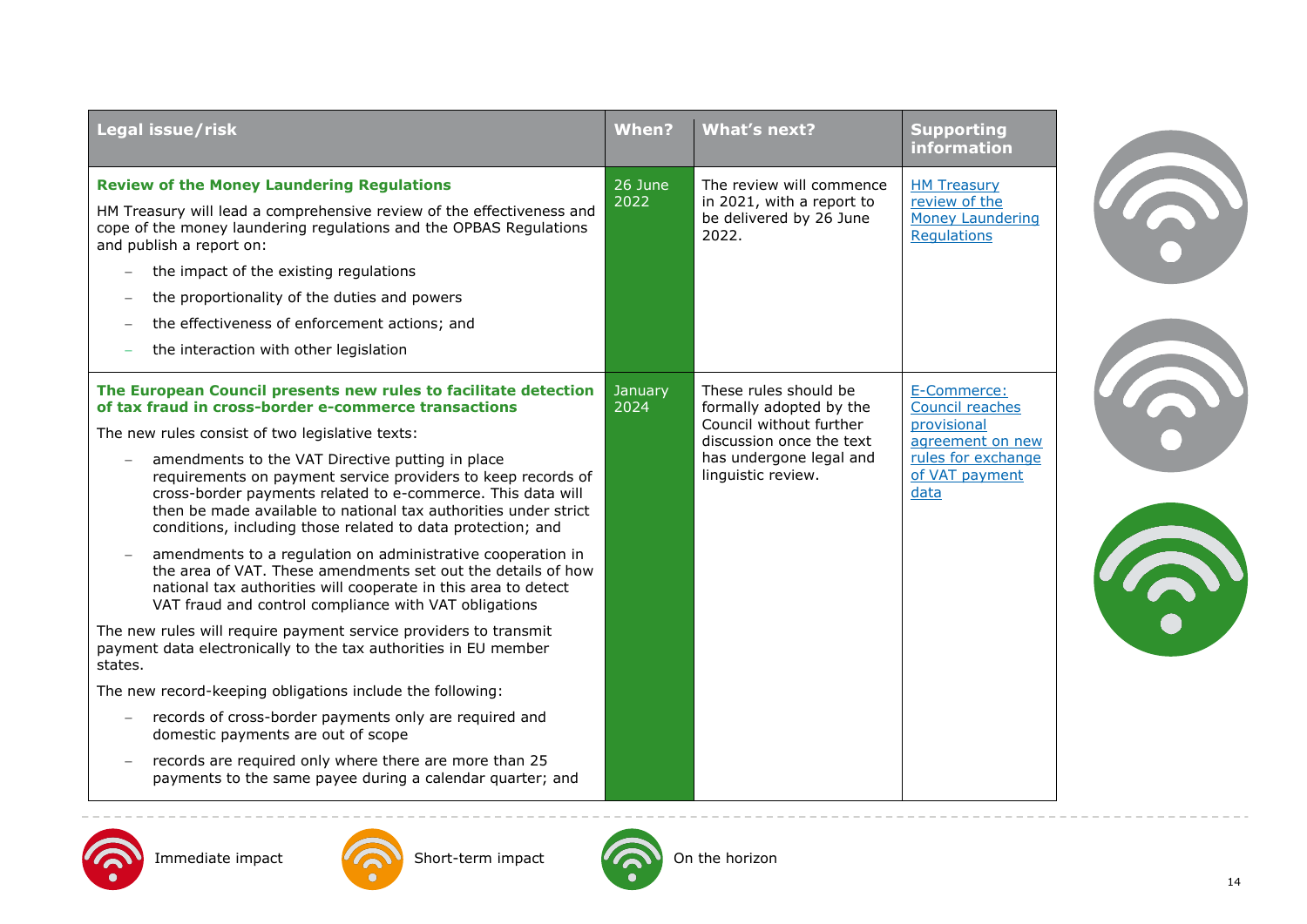| Legal issue/risk                                                                                                                                                                                                                                                                                                                                                                                                                                                                                                                                                                                                          | When?   | <b>What's next?</b>                                                                                | <b>Supporting</b><br>information                                                                                                                                                                                                             |
|---------------------------------------------------------------------------------------------------------------------------------------------------------------------------------------------------------------------------------------------------------------------------------------------------------------------------------------------------------------------------------------------------------------------------------------------------------------------------------------------------------------------------------------------------------------------------------------------------------------------------|---------|----------------------------------------------------------------------------------------------------|----------------------------------------------------------------------------------------------------------------------------------------------------------------------------------------------------------------------------------------------|
| records must be retained in electronic format for three years;<br>and<br>The reporting obligation does not apply to the payer's payment<br>services provider if the payer can demonstrate that at least one of the<br>payee's payment services providers is located in the EU.                                                                                                                                                                                                                                                                                                                                            |         |                                                                                                    |                                                                                                                                                                                                                                              |
| <b>European banking Authority (EBA) - Revised Guidelines on</b><br><b>ML/TF risk factors</b><br>The EBA has issued a public consultation on revised ML/TF risk factors<br>guidelines. The consultation closed on 6 July 2020. The guidelines are<br>intended to provide guidance on adjusting customer due diligence<br>("CDD") measures to mitigate ML/TF risk and to set out factors<br>regulated institutions should considering whether assessing customer<br>and transaction risk. The revised guidelines are currently under<br>development.                                                                        | Ongoing | We recommend monitoring<br>the position                                                            | https://eba.europa<br>.eu/eba-consults-<br>revised-quidelines-<br>money-laundering-<br>and-terrorist-<br>financing-risk-<br>factors<br><b>European banking</b><br>Authority (EBA) -<br><b>Revised Guidelines</b><br>on ML/TF risk<br>factors |
| New National Risk Assessment on money laundering, terrorist<br>financing and proliferation financing<br>The UK conducted its second national risk assessment of money<br>laundering and terrorist financing in 2017. It was expected that a new<br>risk assessment would be conducted in July 2020 however, further<br>information regarding this is limited and we expect given the COVID-<br>19 situation that the risk assessment may be delayed. The<br>Government has not announced the release date. The national risk<br>assessment is a key tool in identifying money laundering and terrorist<br>financing risk. | Ongoing | We recommend monitoring<br>the position and amend<br>the internal risk<br>assessments accordingly. | <b>New National Risk</b><br>Assessment on<br>money laundering,<br>terrorist financing<br>and proliferation<br>financing                                                                                                                      |







Immediate impact **On the horizon** Short-term impact **On the horizon**